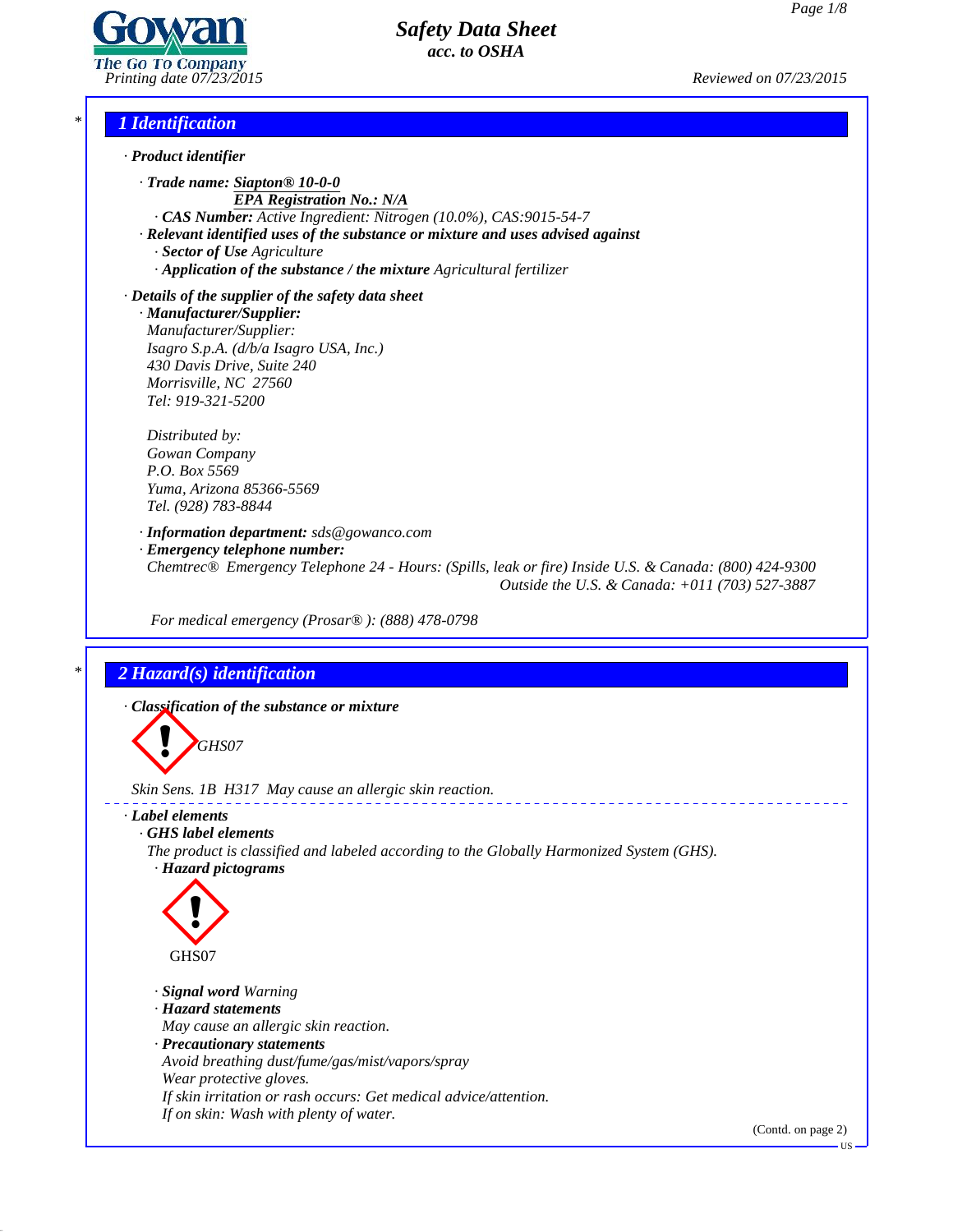*Printing date 07/23/2015 Reviewed on 07/23/2015*

*Trade name: Siapton® 10-0-0 EPA Registration No.: N/A*

## *· Hazard description:*

(Contd. of page 1)

Avoid contact with formulated product. Do not take internally. Avoid contact with or inhalation of the spray mist. Do not apply this product in such a manner as to directly expose workers or other persons. If product is being *mixed with pesticides and/or spray adjuvants, follow all precautionary statements on the accompanying product(s) labeling. Avoid contact with eyes and prolonged contact with skin to avoid irritation. Wear safety glasses and chemical resistant gloves. Not for human or animal consumption.*

## *· Classification system:*



*· PBT: Not applicable in US.*

*· vPvB: Not applicable in US.*

## *3 Composition/information on ingredients*

*· Chemical characterization: Mixtures*

*· Description: Mixture of the substances listed below with nonhazardous additions.*

*· Dangerous components: Void*

## *4 First-aid measures*

41.0

## *· Description of first aid measures*

*· General information:*

Have the product container or label with you when calling a poison control center or doctor, or going for *treatment.*

*You may also contact 1-888-478-0798 for emergency medical treatment information.*

*· After inhalation: Supply fresh air; consult doctor in case of complaints.*

- *· After skin contact: Wash with water*
- *· After eye contact: Rinse opened eye for several minutes under running water.*

(Contd. on page 3)

US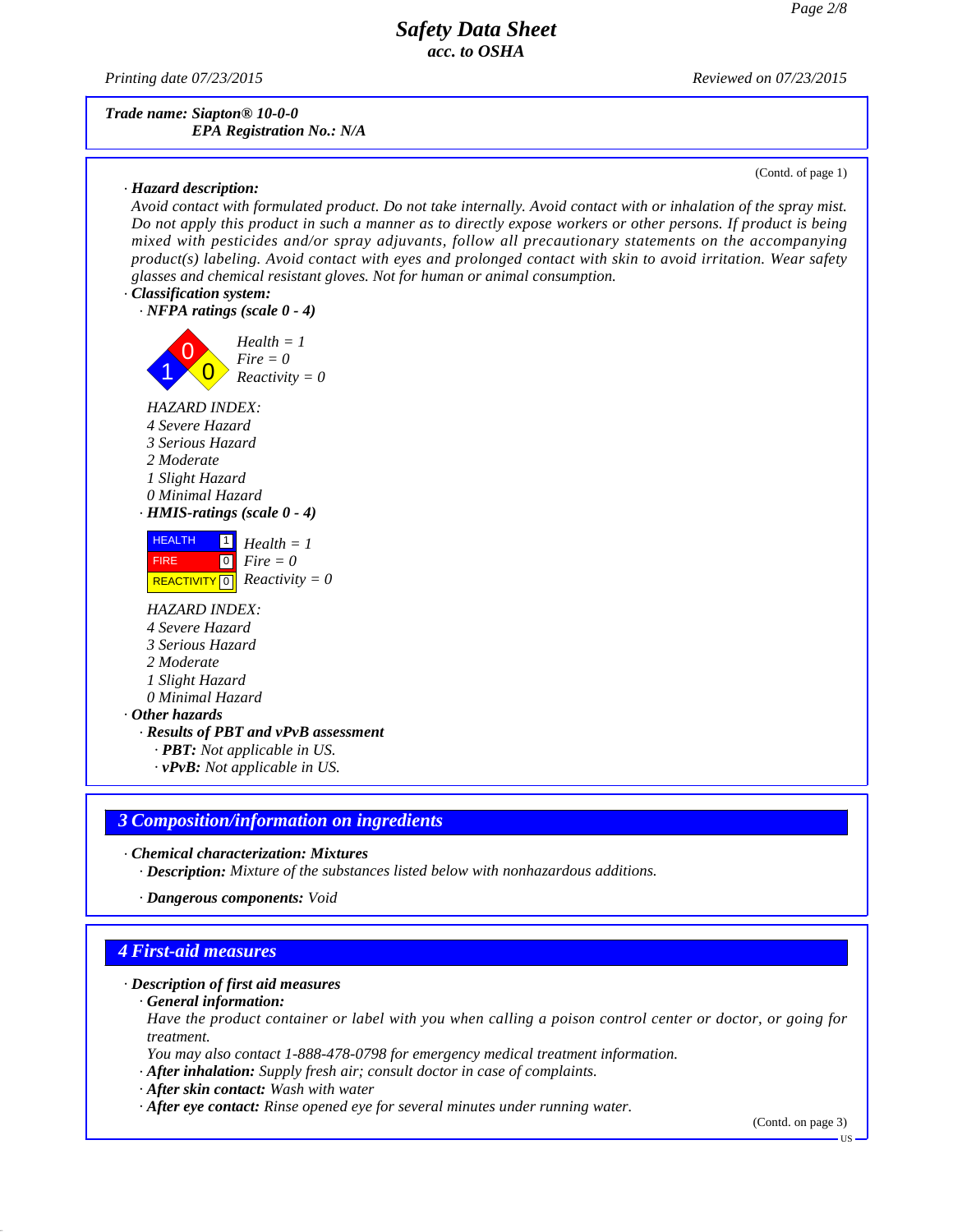*Printing date 07/23/2015 Reviewed on 07/23/2015*

*Trade name: Siapton® 10-0-0*

## *EPA Registration No.: N/A*

(Contd. of page 2)

- *· After swallowing: Induce vomiting and call for medical help.*
- *· Information for doctor:*
	- *· Most important symptoms and effects, both acute and delayed No further relevant information available.*
	- *· Indication of any immediate medical attention and special treatment needed*
	- *No further relevant information available.*

## *5 Fire-fighting measures*

- *· Extinguishing media*
	- *· Suitable extinguishing agents:*
- *CO2, extinguishing powder or water spray. Fight larger fires with water spray or alcohol resistant foam. · Special hazards arising from the substance or mixture No further relevant information available.*
- *· Advice for firefighters*
	- *· Protective equipment: Wear self-contained respiratory protective device.*

## *6 Accidental release measures*

- *· Personal precautions, protective equipment and emergency procedures Wear protective equipment. Keep unprotected persons away.*
- *· Methods and material for containment and cleaning up:*
	- *Absorb with liquid-binding material (sand, diatomite, acid binders, universal binders, sawdust).*
- *· Reference to other sections*
	- *See Section 7 for information on safe handling.*
	- *See Section 8 for information on personal protection equipment.*
	- *See Section 13 for disposal information.*

## *7 Handling and storage*

#### *· Handling:*

- *· Precautions for safe handling Keep receptacle tightly sealed.*
- *· Information about protection against explosions and fires: Keep ignition sources away - Do not smoke.*
- *· Conditions for safe storage, including any incompatibilities*
	- *· Storage:*
		- *· Requirements to be met by storerooms and receptacles: Store only in the original receptacle.*
		- *· Information about storage in one common storage facility: Store away from foodstuf s.*
		- *· Further information about storage conditions: None.*
- *· Specific end use(s) No further relevant information available.*

## *8 Exposure controls/personal protection*

*· Additional information about design of technical systems: No further data; see item 7.*

*· Control parameters*

41.0

- *· Components with limit values that require monitoring at the workplace:*
- The product does not contain any relevant quantities of materials with critical values that have to be monitored *at the workplace.*
- *· Additional information: The lists that were valid during the creation were used as basis.*

(Contd. on page 4)

US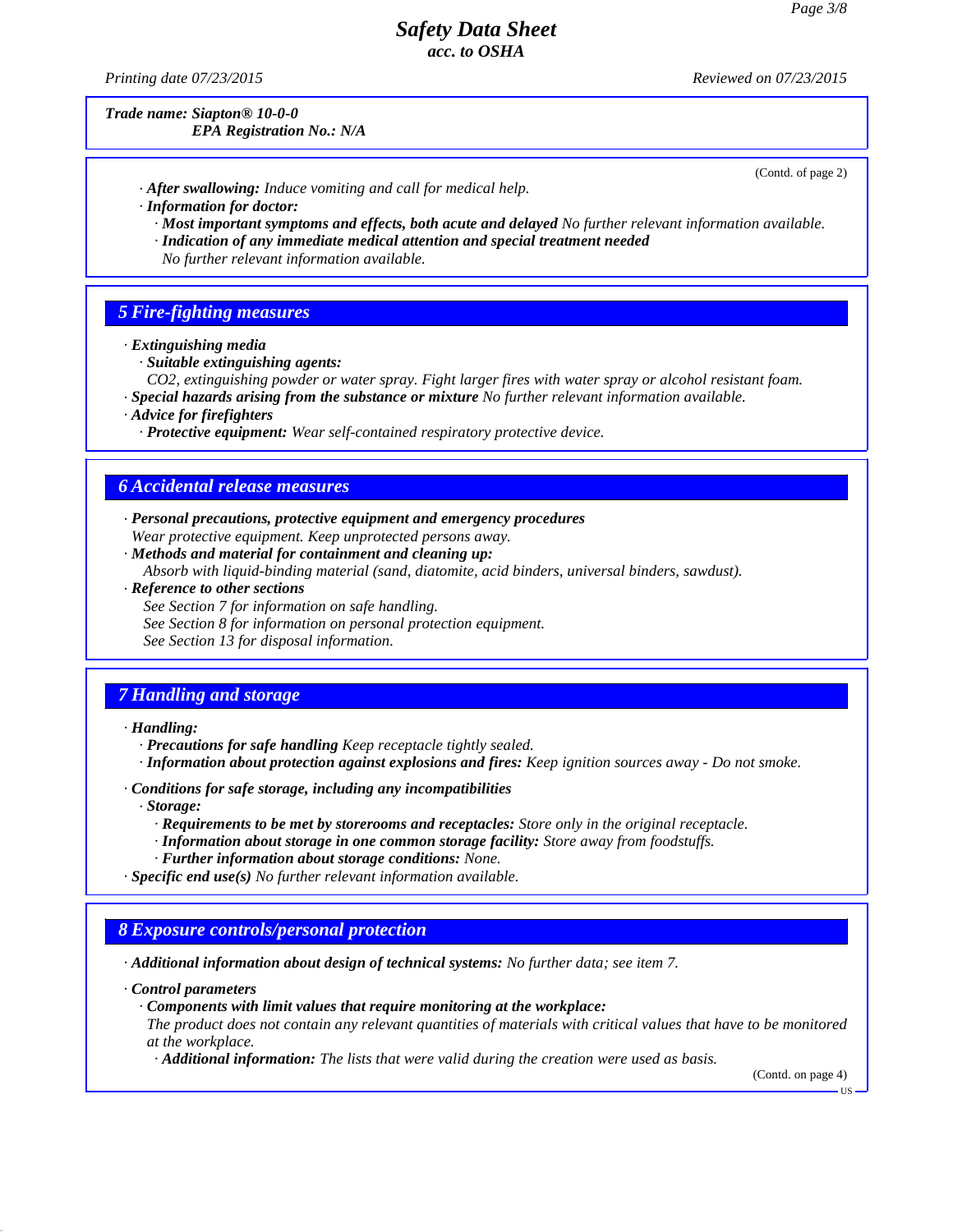*Printing date 07/23/2015 Reviewed on 07/23/2015*

41.0

*Trade name: Siapton® 10-0-0 EPA Registration No.: N/A*

(Contd. of page 3)

| $\cdot$ Exposure controls                                                                          |
|----------------------------------------------------------------------------------------------------|
| $\cdot$ Personal protective equipment:                                                             |
| $\cdot$ General protective and hygienic measures: Wash hands before breaks and at the end of work. |
| $\cdot$ Breathing equipment: Not required.                                                         |
| · Protection of hands:                                                                             |
| Protective gloves                                                                                  |
| · <b>Material of gloves</b> Chemical-resistant gloves.                                             |
| $\cdot$ Eye protection:                                                                            |
| Safety glasses                                                                                     |

*· Body protection: Wear safety glasses and chemical resistant gloves*

| $6.0 - 6.8$                                   |                                                                                                                  |
|-----------------------------------------------|------------------------------------------------------------------------------------------------------------------|
|                                               |                                                                                                                  |
|                                               |                                                                                                                  |
|                                               |                                                                                                                  |
| Not applicable.                               |                                                                                                                  |
| Not applicable.                               |                                                                                                                  |
|                                               |                                                                                                                  |
| Not determined.                               |                                                                                                                  |
| Product is not self-igniting.                 |                                                                                                                  |
| Product does not present an explosion hazard. |                                                                                                                  |
|                                               |                                                                                                                  |
| Not determined.                               |                                                                                                                  |
|                                               |                                                                                                                  |
| Not determined.                               |                                                                                                                  |
| $1.27$ g/cm <sup>3</sup> (10.598 lbs/gal)     |                                                                                                                  |
| Not determined.                               |                                                                                                                  |
| Not determined.                               |                                                                                                                  |
|                                               | Liquid<br><b>Brown</b><br>Characteristic<br>Not determined.<br>Undetermined.<br>Undetermined.<br>Not determined. |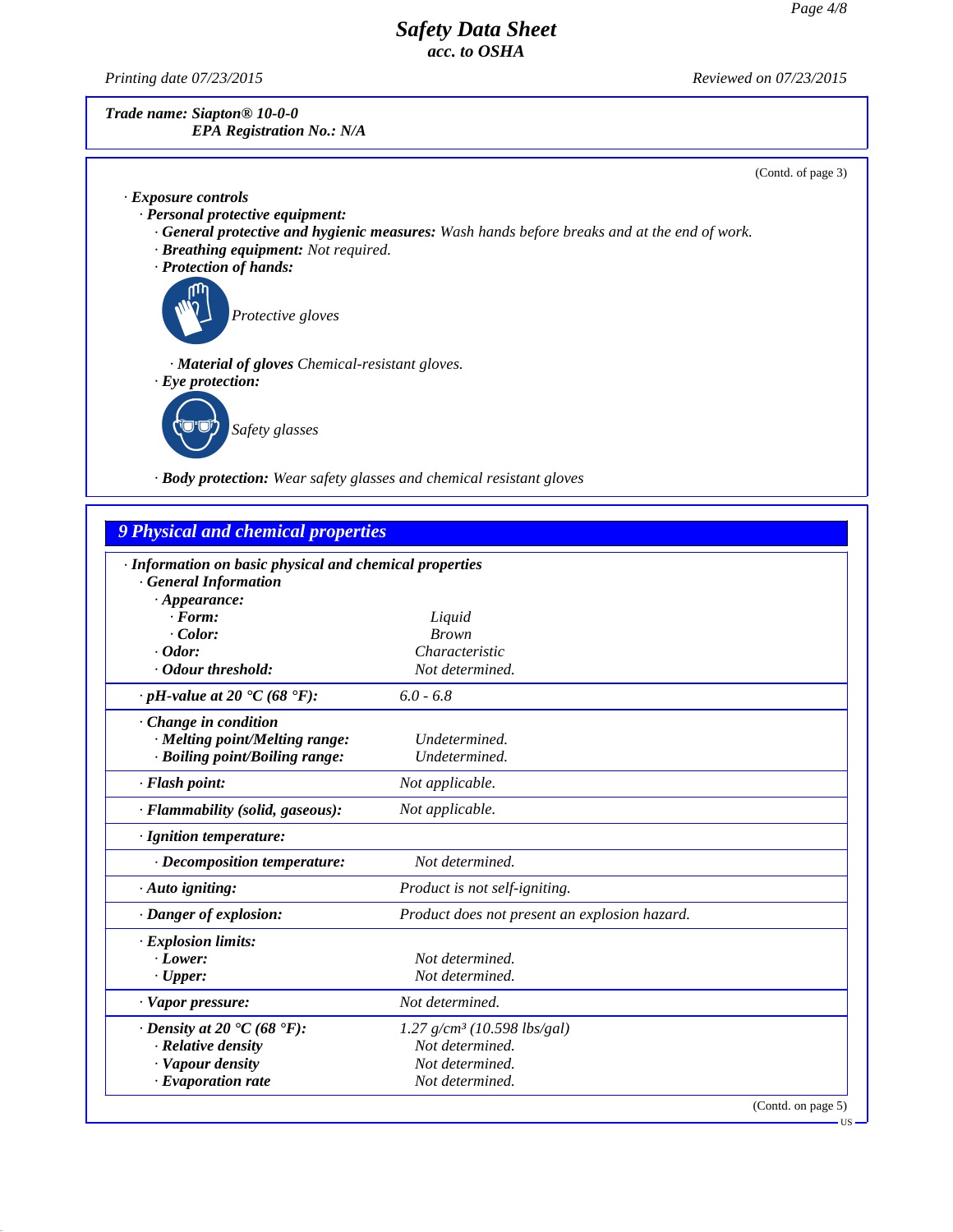*Printing date 07/23/2015 Reviewed on 07/23/2015*

*Trade name: Siapton® 10-0-0 EPA Registration No.: N/A*

|                                          |                                                            | (Contd. of page 4) |
|------------------------------------------|------------------------------------------------------------|--------------------|
| $\cdot$ Solubility in / Miscibility with |                                                            |                    |
| $\cdot$ Water:                           | Soluble.                                                   |                    |
|                                          | · Partition coefficient (n-octanol/water): Not determined. |                    |
| $\cdot$ Viscosity:                       |                                                            |                    |
| $\cdot$ Dynamic:                         | Not determined.                                            |                    |
| $\cdot$ Kinematic:                       | Not determined.                                            |                    |
| $\cdot$ Other information                | No further relevant information available.                 |                    |

# *10 Stability and reactivity*

*· Reactivity*

- *· Chemical stability Stable under normal conditions*
- *· Thermal decomposition / conditions to be avoided: No decomposition if used according to specifications.*
- *· Possibility of hazardous reactions No dangerous reactions known.*
- *· Conditions to avoid No further relevant information available.*
- *· Incompatible materials: No further relevant information available.*
- *· Hazardous decomposition products: No dangerous decomposition products known.*

# *11 Toxicological information*

*· Information on toxicological effects*

*· Acute toxicity:*

- *· Primary irritant effect:*
- *· on the skin: May be irritating to the skin*
- *· on the eye: No irritating ef ect.*

*· Sensitization: No sensitizing ef ects known.*

*· Additional toxicological information:*

*· Carcinogenic categories*

*· IARC (International Agency for Research on Cancer)*

*None of the ingredients are listed.*

## *· NTP (National Toxicology Program)*

*None of the ingredients are listed.*

*· OSHA-Ca (Occupational Safety & Health Administration)*

*None of the ingredients are listed.*

# *12 Ecological information*

*· Toxicity*

41.0

*· Aquatic toxicity: No further relevant information available.*

- *· Persistence and degradability No further relevant information available.*
- *· Behavior in environmental systems:*
	- *· Bioaccumulative potential No further relevant information available.*
	- *· Mobility in soil No further relevant information available.*

*· Additional ecological information:*

*· General notes: Generally not hazardous for water*

(Contd. on page 6)

US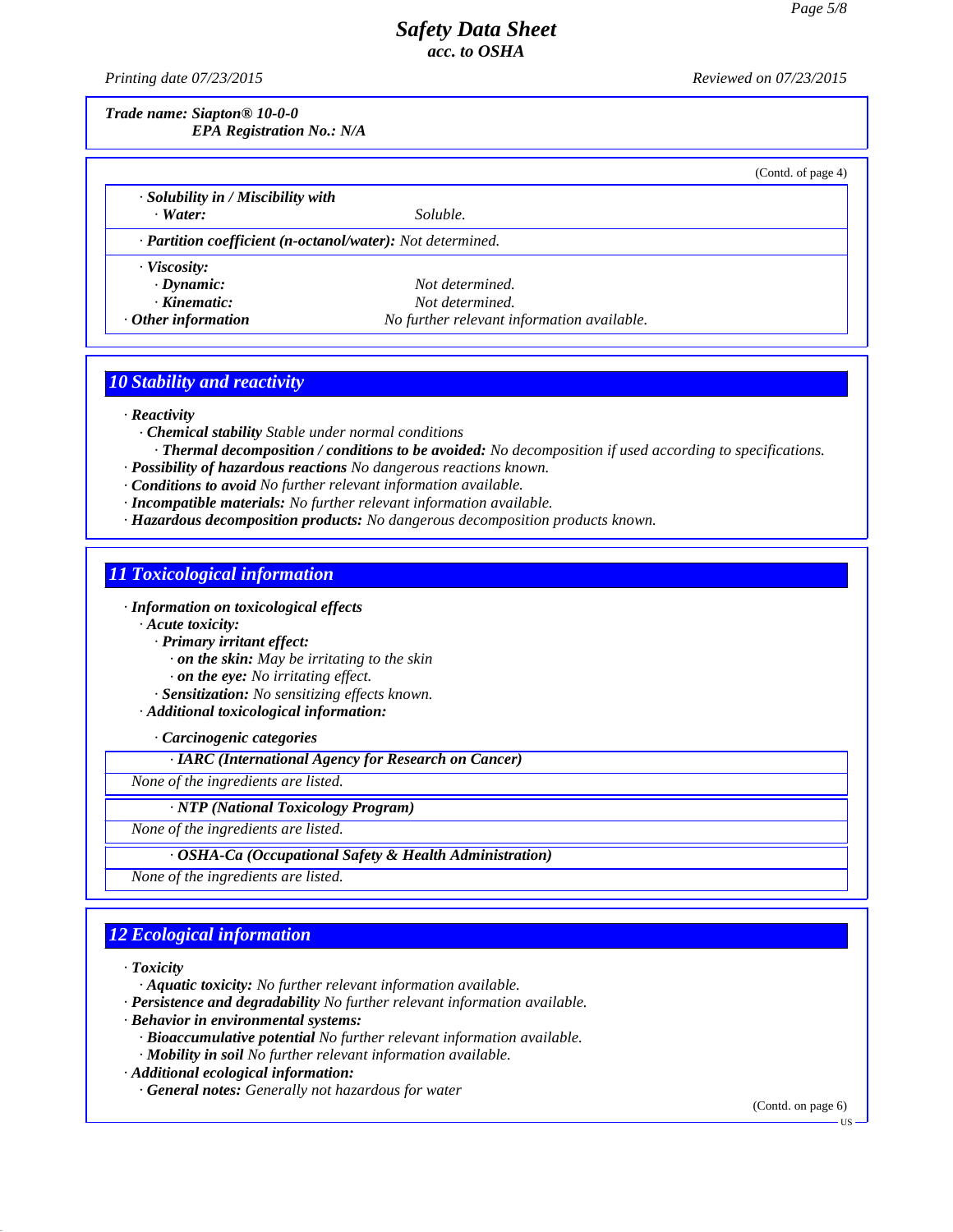*Printing date 07/23/2015 Reviewed on 07/23/2015*

*Trade name: Siapton® 10-0-0 EPA Registration No.: N/A*

(Contd. of page 5)

## *· Results of PBT and vPvB assessment*

*· PBT: Not applicable.*

*· vPvB: Not applicable.*

*· Other adverse effects No further relevant information available.*

## *13 Disposal considerations*

*· Waste treatment methods*

*· Recommendation:*

*Must not be disposed of together with household garbage. Do not allow product to reach sewage system.*

*· Uncleaned packagings:*

*· Recommendation: Disposal must be made according to of icial regulations.*

*· Recommended cleansing agent: Water, if necessary with cleansing agents.*

| <b>14 Transport information</b>                                                     |                       |  |
|-------------------------------------------------------------------------------------|-----------------------|--|
| $\cdot$ UN-Number<br>· DOT, ADR, ADN, IMDG, IATA                                    | Void                  |  |
| · UN proper shipping name<br>· ADR, IMDG, IATA<br>$\cdot$ ADN                       | Not regulated<br>Void |  |
| $\cdot$ Transport hazard class(es)                                                  |                       |  |
| · ADR, ADN, IMDG, IATA<br>· Class                                                   | Void                  |  |
| · Packing group<br>· ADR, IMDG, IATA                                                | Void                  |  |
| · Environmental hazards:<br>$\cdot$ Marine pollutant:                               | No                    |  |
| Special precautions for user                                                        | Not applicable        |  |
| · Transport in bulk according to Annex II of<br><b>MARPOL73/78 and the IBC Code</b> | Not applicable        |  |
| · UN "Model Regulation":                                                            |                       |  |

# *\* 15 Regulatory information*

# *· Safety, health and environmental regulations/legislation specific for the substance or mixture*

*EPA /FIFRA Information:*

41.0

This chemical is a pesticide product registered by the Environmental Protection Agency and is subject to certain *labeling requirements under federal pesticide law. These requirements differ from the classification criteria and hazard information required for safety data sheets, and for workplace labels of non-pesticide chemicals. · SARA Title III*

*· Section 355 (extremely hazardous substances):*

*None of the ingredients are listed.*

(Contd. on page 7)

US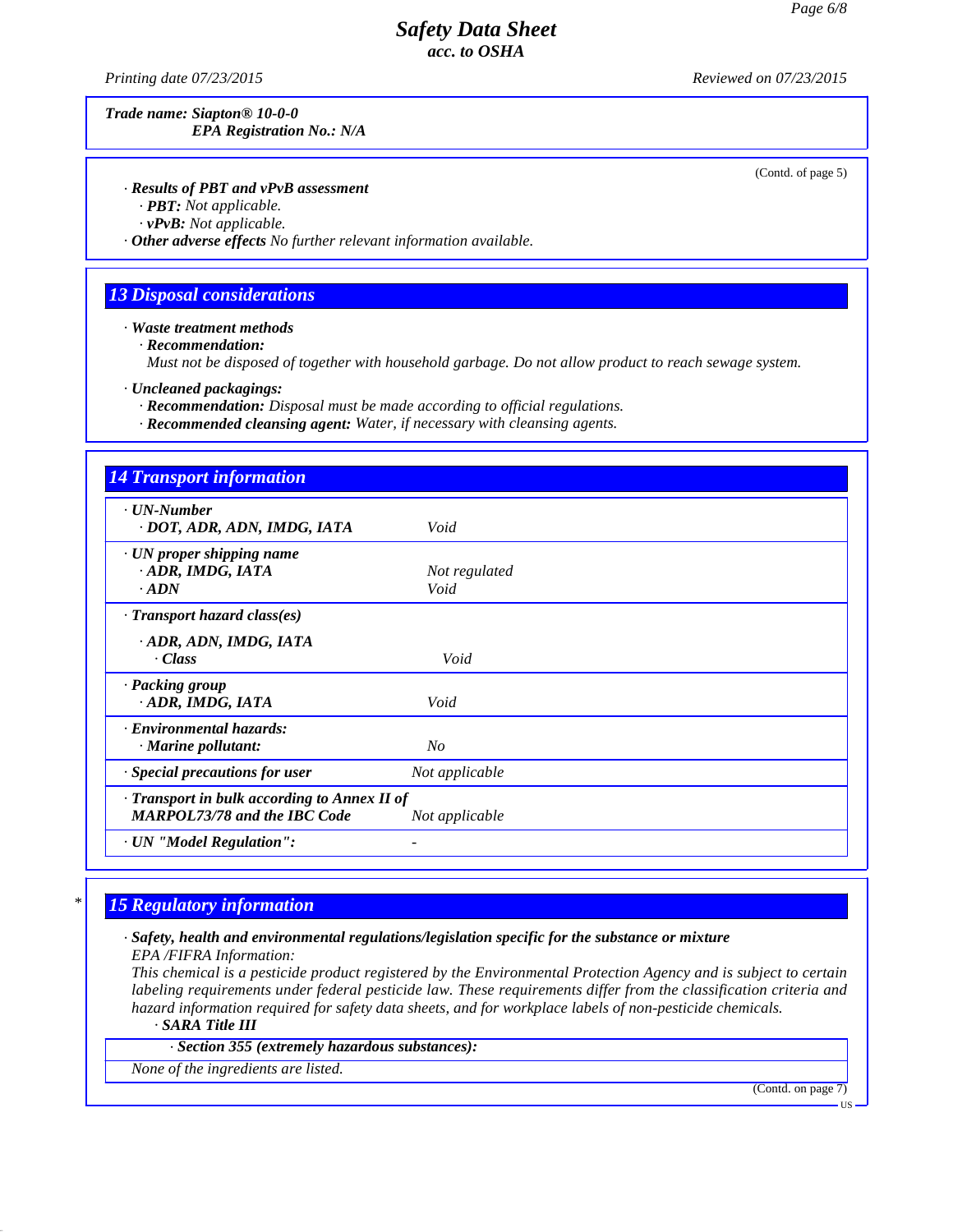*Printing date 07/23/2015 Reviewed on 07/23/2015*

(Contd. of page 6)

*Trade name: Siapton® 10-0-0*

*EPA Registration No.: N/A*

*· Section 313 (Specific toxic chemical listings): None of the ingredients are listed. · TSCA (Toxic Substances Control Act): All ingredients are listed. · Proposition 65 · Chemicals known to cause cancer: None of the ingredients are listed. · Chemicals known to cause reproductive toxicity for females: None of the ingredients are listed. · Chemicals known to cause reproductive toxicity for males: None of the ingredients are listed. · Chemicals known to cause developmental toxicity: None of the ingredients are listed. · Carcinogenicity categories · EPA (Environmental Protection Agency)*

*None of the ingredients are listed.*

*· TLV (Threshold Limit Value established by ACGIH)*

*None of the ingredients are listed.*

*· NIOSH-Ca (National Institute for Occupational Safety and Health)*

*None of the ingredients are listed.*

#### *· GHS label elements*

*The product is classified and labeled according to the Globally Harmonized System (GHS).*

*· Hazard pictograms: HS label elemenise product is class*<br>*Hazard pictogs***<br>***Not applicable* 

*· Signal word: Hazard pictograms:*<br>*Not applicable<br>Signal word:*<br>*(US EPA) CAUTION* 

#### *· Precautionary statements*

41.0

*Avoid contact with formulated product. Do not take internally. Avoid contact with or inhalation of the spray***<br><b>Precautionary statements**<br>*Avoid contact with formulated product. Do not take internally. Avoid contact with (US EPA) CAUTION*<br>*Precautionary statements*<br>*Avoid contact with formulated product. Do not take internally. Avoid contact with or inhalation of the spray*<br>*mist. Do not apply this product in such a manner as to directly* **Precautionary statements**<br>*being mixed with formulated product. Do not take internally. Avoid contact with or inhalation of the spray*<br>*mist. Do not apply this product in such a manner as to directly expose workers or oth* **Precautionary statements**<br>*Avoid contact with formulated product. Do not take internally. Avoid contact with or inhalation of the spray*<br>*mist. Do not apply this product in such a manner as to directly expose workers or o* **Precautionary statements**<br>Avoid contact with formulated product. Do not take internally. Avoid contact with or inhalation of the s<br>mist. Do not apply this product in such a manner as to directly expose workers or other pe

(Contd. on page 8)